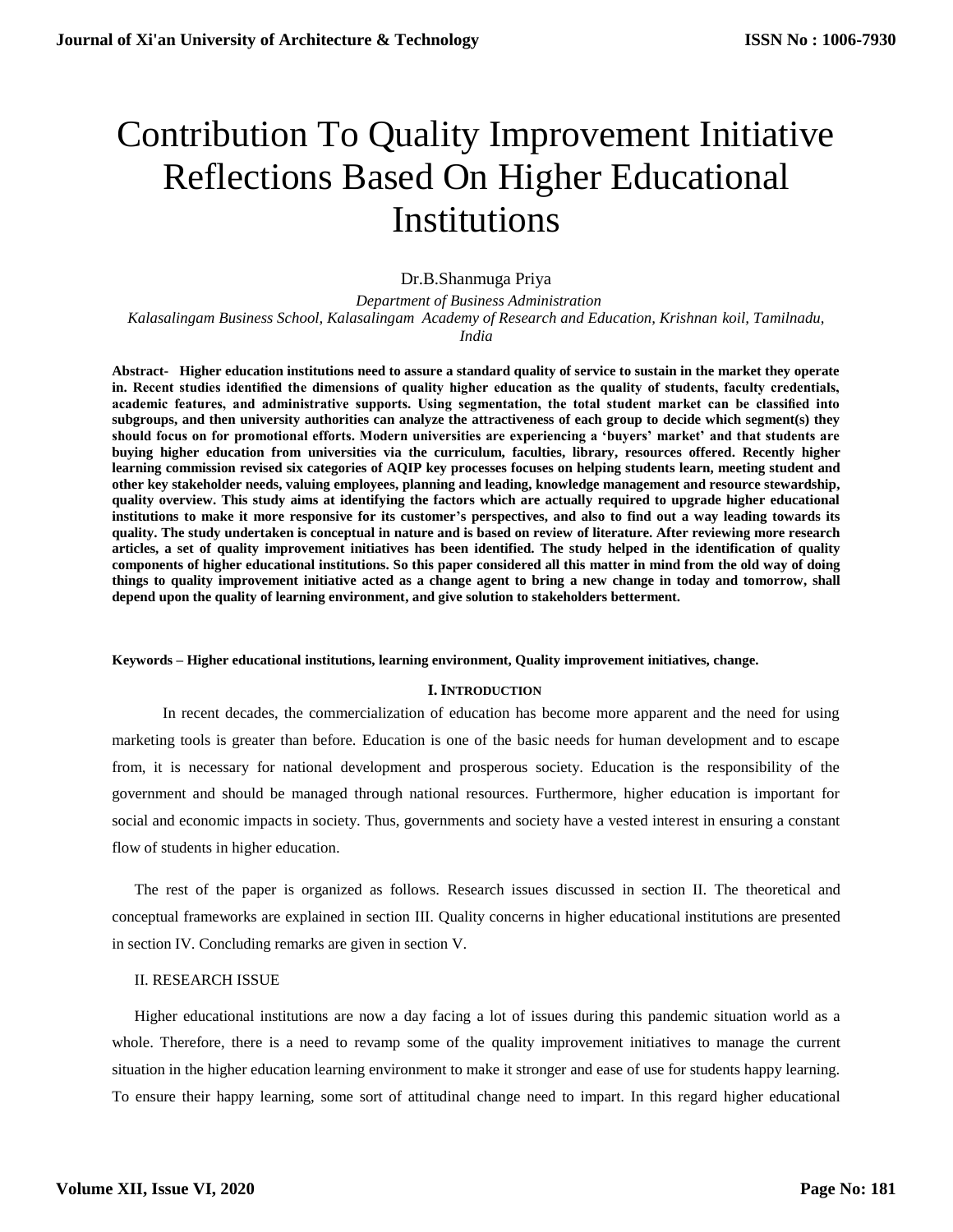institutions can use to examine their key processes and allow institutions to analyze, understand, and explore opportunities for improvement. That is possible through the following research issues can be taken which may be different from earlier relevant researches

- 1. To study the theoretical and conceptual framework of higher educational institutions quality improvement oriented reflections
- 2. To understand the various issues related to higher education institutions facing in students learning environment
- 3. To help in jotting down the right form of higher educational institutions meeting all quality improvement initiatives in their own suitable ways and means.

## **III. THEORETICAL AND CONCEPTUAL FRAMEWORK**

## 3.1 **Higher Education Institution Performance**

Higher Education establishment execution has been conveyed to the cutting edge of people in the general approach field by execution subsidizing, wrangle over which elements ought to be in charge of observing the execution of Higher education organizations, and also measures to be utilized had escalated. At present, this tumbles to institutional authorizing organizations that oblige foundations to meet set up criteria, including the improvement of a culture of confirmation and the quest for institutional adequacy (Eaton, 2012). To accomplish and look after accreditation, organizations must give confirmation to exhibit their selection of a constant change handle (The Higher Learning Commission, 2012). Responsibility frameworks, including accreditation, utilize an assortment of execution pointers, for example, understudy graduation and standards for dependability to evaluate institutional adequacy. The Completion Agenda obliges organizations to enhance graduation rates to meet the expressed instructive fulfillment objective (Hughes, 2012). Thinks about demonstrate that institutional sort can be connected to contrasts in graduation rates yet that execution financing has an effect here (Shin, 2009). Inspections of accreditation sort, graduation percentage, and evaluation rehearses have established that establishments utilizing an accreditation procedure with an implanted constant change structure have higher graduation rates and are related with best practices in understudy learning results appraisal. In similar reviews, expansive contrasts among establishments utilizing a similar accreditation process couldn't be clarified (Garcia, 2009; Glenn, 2009). In spite of the fact that scientists have contemplated graduation percentages and the many variables affect them, there is little research at the crossing point of constant change forms either required by accreditation or received by organizations and institutional adequacy measures. Concentrate the relationship between consistent change structures and institutional adequacy measurements will distinguish any association between an organization's way of life of value (Cameron and Whetten, 1996) and execution as for profoundly obvious measurements.

## **3.2. Continuous Improvement**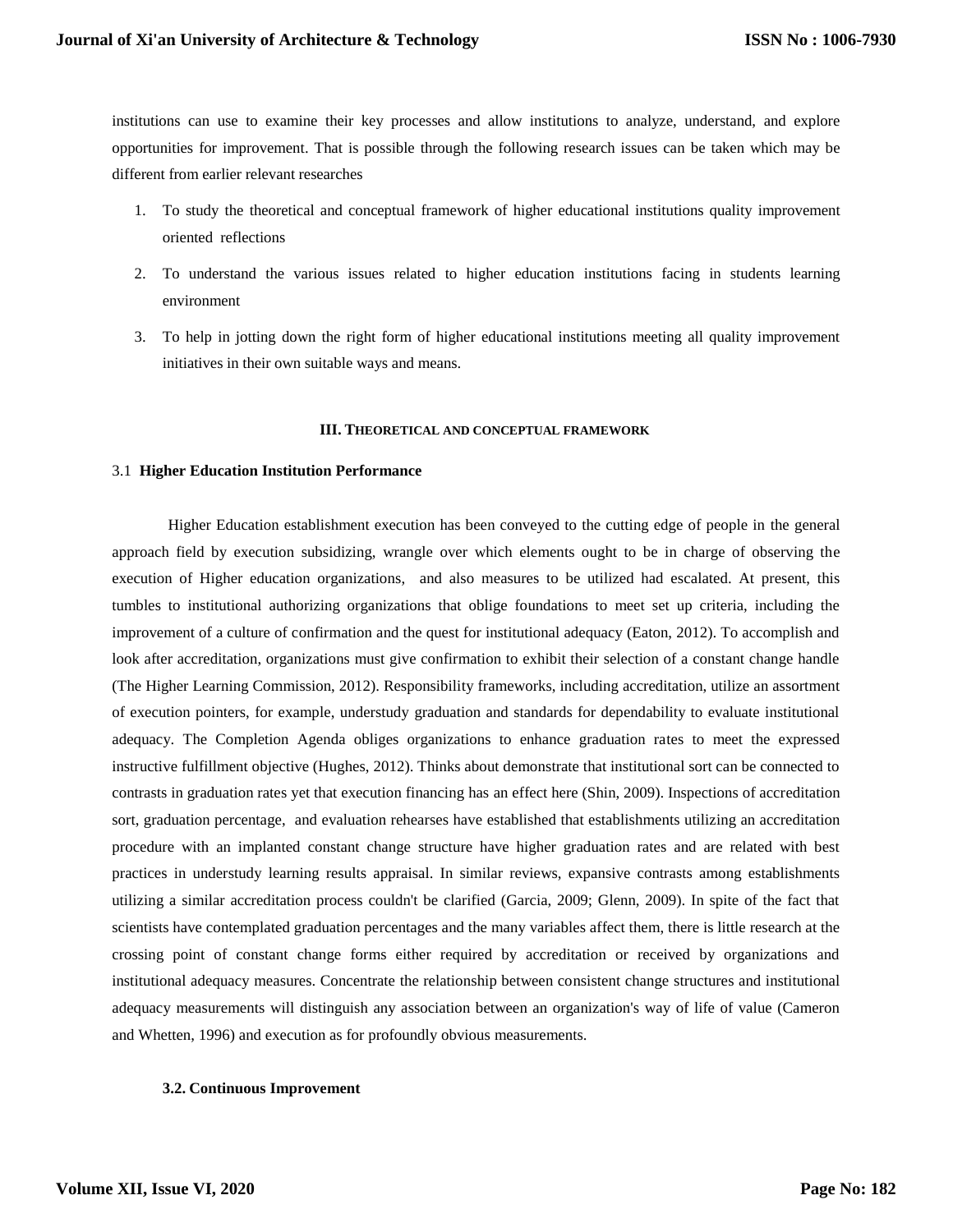Persistent change is the procedure by which an association enhances its procedures and execution on precise premise. Diverse ceaseless change structures shift based upon the contrasting worth they put on institutional components, for example, initiative, criticism circles, workforce advancement, and frameworks considering. Notwithstanding its needs; in any case, constant change requires three conditions: the utilization of information, the efficient execution, and incorporation of consistent change forms into the procedures of the association, and in addition its structure (Morest, 2009). At the point associations make these circumstances move from the creation of discrete upgrades the building up a foundation wide culture of constant change.

As an association builds up its constant change forms, it encounters three particular phases of improvement: mistake location, blunder counteractive action, and unending inventive quality (Cameron and Whetten, 1996). Blunder identification centers the association around not committing errors: distinguishing issues and surveying consumer loyalty at the finish of the connection. Higher Education Quality endeavors at this stage depend on reviews and tests to decide consistency with least expected benchmarks. Blunder counteractive action considers all individuals from the group responsible for averting mistakes and dodging botches. Associations include clients in the outline of items and frameworks and concentrate on fulfilling clients by surpassing their desires.

# **3.3. Quality Improvement Process**

Quality change forms in this stage incorporate the improvement of understudy/personnel learning associations and reliable criticism systems. Interminable imaginative quality is the most exceptional level of social reconciliation; an association at this level reliably utilizes information and deliberately executes and coordinates persistent change forms through its procedures and structure.

Associations at this point concentrate on suspecting client desires and enchanting their clients by continually enhancing guidelines (Cameron and Whetten, 1996). Associations confirming a culture of interminable imaginative value scored most astounding on the majority of their result measures, including efficiency and operational measurements (Cameron and Whetten, 1996).

Regardless of the absence of advance around there, Higher education establishments are dynamic during the time spent ceaseless change; 88% of Higher education foundations use some persistent change structure (Rice and Taylor, 2003). Most by far of foundations take an interest in some type of consistent change, and an assortment of nonstop change structures are being used all through Higher education. A general structure for execution change in Higher education requires three fundamental components: handle plan and administration, bearing setting and criticism. These center components are empowered by grounds administration, critical thinking abilities and an orderly world-see (Seymour, 1995). In spite of the fact that this general structure gives the basic components to a persistent change introduction, more formal systems are additionally being used. Associations at this point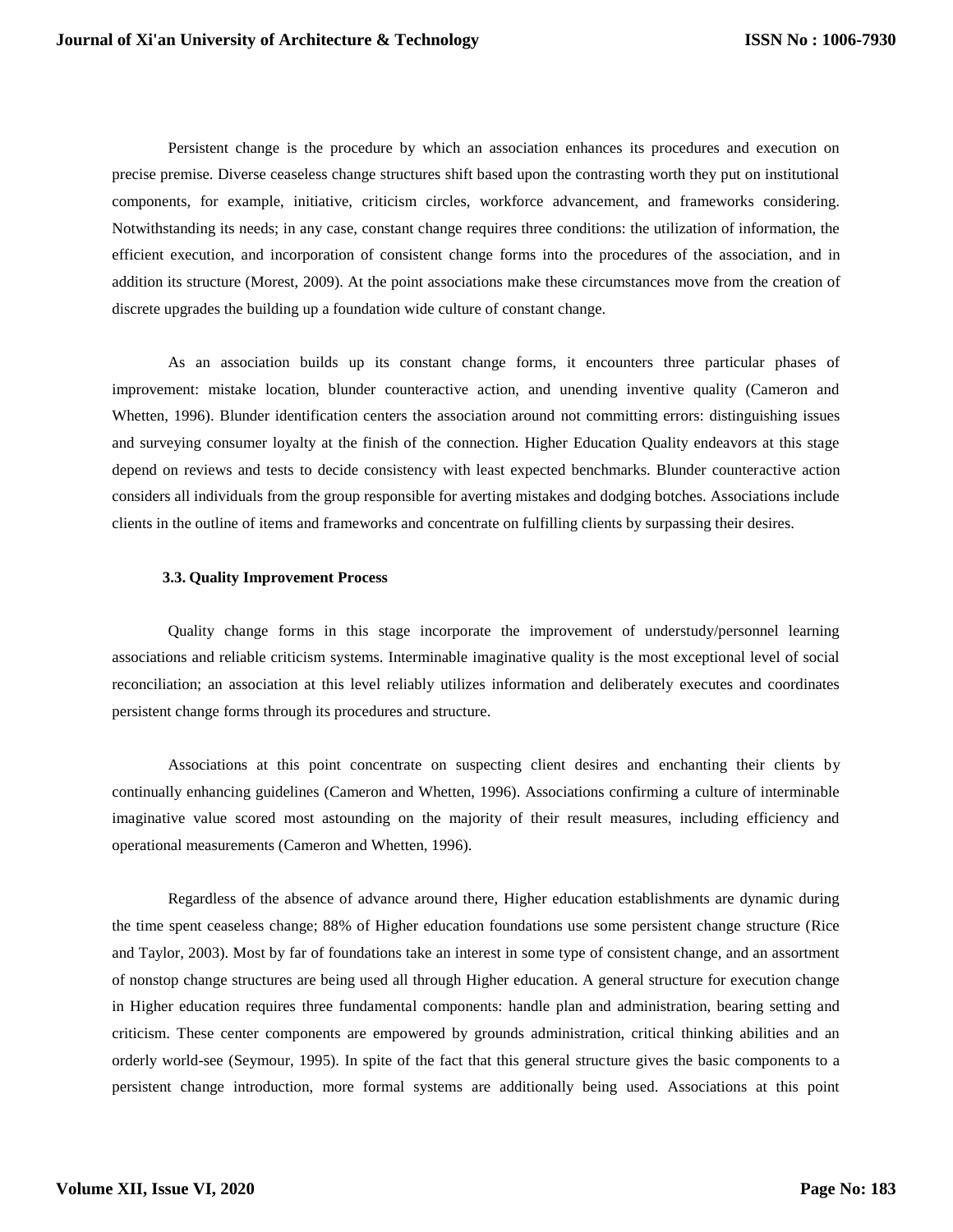concentrate on suspecting client desires and enchanting their clients by continually enhancing guidelines (Cameron and Whetten, 1996). Associations confirming a culture of interminable imaginative value scored most astounding on the majority of their result measures, including efficiency and operational measurements. Associations at this point concentrate on suspecting client desires and enchanting their clients by continually enhancing guidelines. Associations confirming a culture of interminable imaginative value scored most astounding on the majority of their result measures, including efficiency and operational measurements (Cameron and Whetten, 1996).

Different ceaseless change structures grew particularly aimed at and through Higher education organizations incorporate Lumina Foundation activity to enhance college viability, accomplishing the Dream. These systems portray an iterative input circle that backings procedure change. Higher education establishments must have accreditation to take an interest in government money related guide plans, and as a component of the double assignment to give quality confirmation and goad ceaseless change, provincial certifying organizations look for particular proof of foundations participating in consistent change (The Higher Learning Commission, 2012). Truth be told, accreditation procedures distinguished as a particular consistent change technique by 52.6% of establishments utilizing persistent change methodologies (Rice and Taylor, 2003). The HLC and AQIP were composed particularly as a constant change preparation. Gotten from the BPEP Criteria, it consolidates constant change and responsibility systems to make a one of a kind accreditation prepare (Spangehl, 2012).

# **3.4. TOTAL QUALITY MANAGEMENT (TQM)**

Numerous Higher education foundations used TQM as a change system. TQM is a procedure founded by the 14 purposes of administration characterized to change the American industry (Deming, 1986). Outcomes credited to TQM usage incorporate funds of time and cash, increment in worker assurance and fulfillment over the association, strengthening of the workforce, the diminishment of mistakes, expanded consumer loyalty, and enhanced money related pointers. This move obliges associations to utilize the information for development outcomes credited to TQM usage incorporate funds of time and cash, increment in worker assurance and fulfillment over the association, strengthening of the workforce, the diminishment of mistakes, expanded consumer loyalty and enhanced money related pointers. Positive outcomes credited to TQM usage incorporate funds of time and cash, increment in worker assurance and fulfillment over the association, strengthening of the workforce, the diminishment of mistakes, expanded consumer loyalty, and enhanced money related pointers (Coate, 1990; GAO, 1991).

Reactions of TQM incorporate that it concentrates a lot of framework with procedures that make members drop inspiration and independence (Harnesk and Abrahamsson, 2007). What's more, an association must make a huge venture of time to understand the advantages of TQM; a scope of 1 to 5 years with a normal of 2  $\frac{1}{2}$  years is sensible desire (GAO, 1991). Another crisscross with Higher education is the accentuation on the formation of hierarchical information and a relating de-accentuation on individual learning. Outcomes credited to TQM usage incorporate funds of time and cash, increment in worker assurance and fulfillment over the association, strengthening of the workforce, the diminishment of mistakes, expanded consumer loyalty, and enhanced money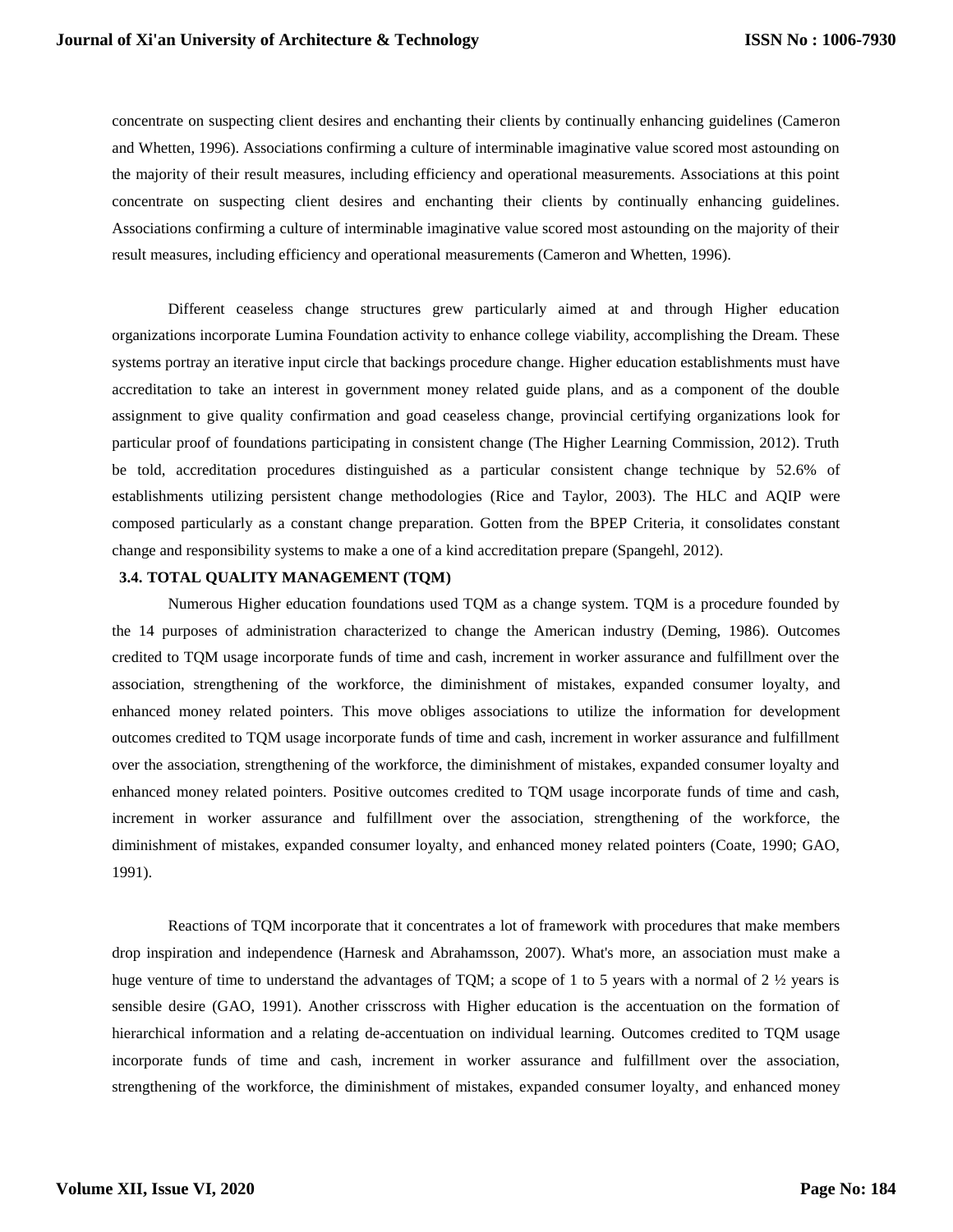related pointers. Generally, the personnel creates projects to address the issues of the understudies with practically zero understudy input. Setting the understudies in the part of educational modules co-makers counters this custom and causes worry as understudies may not know their definitive profession and adapting needs or how to accomplish them (Temponi, 2005). Extra difficulties intrinsic in executing TQM in Higher education foundations are the expansive venture of assets ordinarily required for usage, the way that positive outcomes can't be ascribed exclusively to TQM (i.e. organizations might have the capacity to accomplish them through various procedures), and the way that most TQM activities are centered around administration upgrades as opposed to enhancing scholarly execution (Coate, 1990; Koch and Fisher, 1998). Despite the fact that scholastic enhancements have been reported in particular course outcomes credited to TQM usage incorporate funds of time and cash, increment in worker assurance and fulfillment over the association, strengthening of the workforce, the diminishment of mistakes, expanded consumer loyalty and enhanced money related pointers.

#### **3.5. BALDRIGE PERFORMANCE EXCELLENCE PROGRAM (BPEP)**

BPEP was established as the Malcolm Baldrige National Quality Award (MBNQA) in 1987 as an open isolated organization intended to advance "consciousness of execution perfection as an inexorably imperative component in U.S. intensity and the sharing of effective execution systems and data on the advantages of utilizing these techniques." (BPEP, 2013, p. 55). Whenever built up, the Baldrige Criteria were connected to the assembling, administration, and private venture divisions. In 1999, the program included variants of the criteria custom fitted to the training and human services divisions. In spite of the fact that BPEP is gotten from the center components of TQM, a noteworthy contrast between the two methodologies is that TQM is a complete interior process, while BPEP incorporates an outsider assessment. The Baldrige Criteria comprise of 6 topics identified with authoritative procedures esteemed key to quality: administration, key arranging, client center, estimation, investigation and learning administration, workforce and operations; the last standard is results and identifies with the execution measures distinguished in the initial 6 classifications. Inside these 7 classifications, there are 17 singular criteria an association must address (BPEP, 2013). BPEP is being used at 15% of Higher education organizations (Rice and Taylor, 2003). An organization may embrace and use this way to deal with enhance its execution inside and additionally may apply for the Baldrige Award at the national or state level. To apply for the honor, the establishment must set up a self-think about tending to every one of the 7 criteria. The self-study is submitted, assessed, and scored by a group of analysts prepared in the criteria.

Foundations may be decided for a site visit, in the midst of which the gathering evaluates and scores the establishment against the Baldrige Criteria utilizing a pre-set rubric. A key segment of the BPEP is the scoring principle circulated with its criteria. This scoring principle requires the establishment to demonstrate not only that it has a technique to satisfy the criteria (an approach), furthermore that the approach is purposely shared over the affiliation (plan), that it has been surveyed and upgraded (learning) and that the approach works with and prompts distinctive methodology in the foundation (blend) (BPEP, 2013). This scoring segment demonstrates the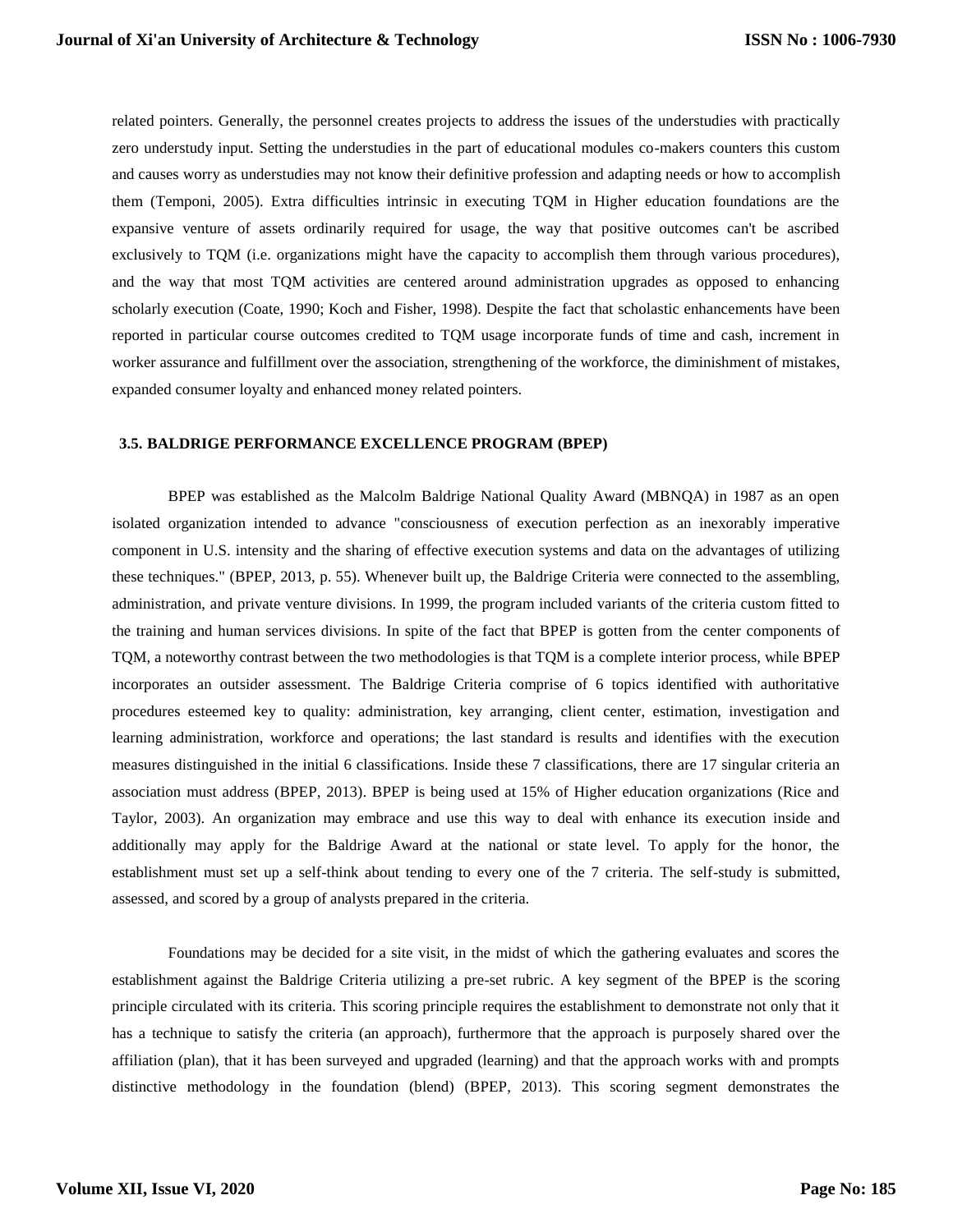noteworthiness that the Baldrige approach puts on executing practices well, and also on executing the most ideal activities to achieve methodology (Cameron and Whetten, 1996).

## **3.6. EXTERNAL FRAMEWORKS OF EDUCATIONAL ASSESSMENT**

This outer survey is interesting among consistent change structures and permits the assessment to consider how well an association has incorporated the distinguished procedures into its exercises. Since the dispatch of the instruction particular criteria, three Higher education foundations and six K-12 instructive frameworks have won the Baldrige Award (NIST, n.d.). Basic to the Baldrige procedure are the outcomes shared among establishments.

The Higher education organizations that have won the Baldrige Award share their outcomes on the NIST site comes about incorporate understudy, graduated class and manager fulfillment, change in exchange readiness for college understudies to 4year establishments and situation rates for graduates (Furst-Bowe and Bauer, 2007Another recorded outcome from the utilization of this system was the capacity to adjust its measurements to bolster the college's main goal and accomplishment of its procedure (Furst-Bowe and Bauer, 2007).

Concerns in regards to the utilization of the Baldrige Criteria inside Higher education organizations revolve around the significance of the system as for its cooperation with the collegial culture of Higher education and the expansive support and privileges of the personnel (Furst-Bowe and Bauer, 2007). Likewise, on account of the likenesses amongst TQM and BPEP, a portion of the worries with TQM are additional worries with the utilization of BPEP, for example, the long course of events for usage, the high cost in time and assets of focusing on the procedure, and the failure to follow results to the utilization of the structure. At long last, a few establishments may discover execution troublesome because of a misperception that the organization must be updated before utilizing the Baldrige Criteria (Furst-Bowe and Bauer, 2007).

## **3.7. ACADEMIC QUALITY IMPROVEMENT PROGRAM (AQIP)**

The Academic Quality Improvement Program (AQIP) was produced and started in 1999 as a device to help foundations in the self-appraisal and change handle and as an option way for accreditation through the Higher Learning Commission (HLC). Examined later as an accreditation procedure, the persistent change structure implanted in the AQIP procedure comprises of 10 standards fundamental to the advancement of a culture of consistent change at Higher education foundations. These are focus, involvement, leadership, learning, people, collaboration, agility, foresight, information, and integrity (HLC, 2010). These 10 standards are communicated through the AQIP classifications that concentrate on nine procedures introduce at Higher education establishments (HLC, 2010)

- Helping Students Learn (showing and learning forms)
- Finishing Other Distinctive (destinations not identified with showing and learning)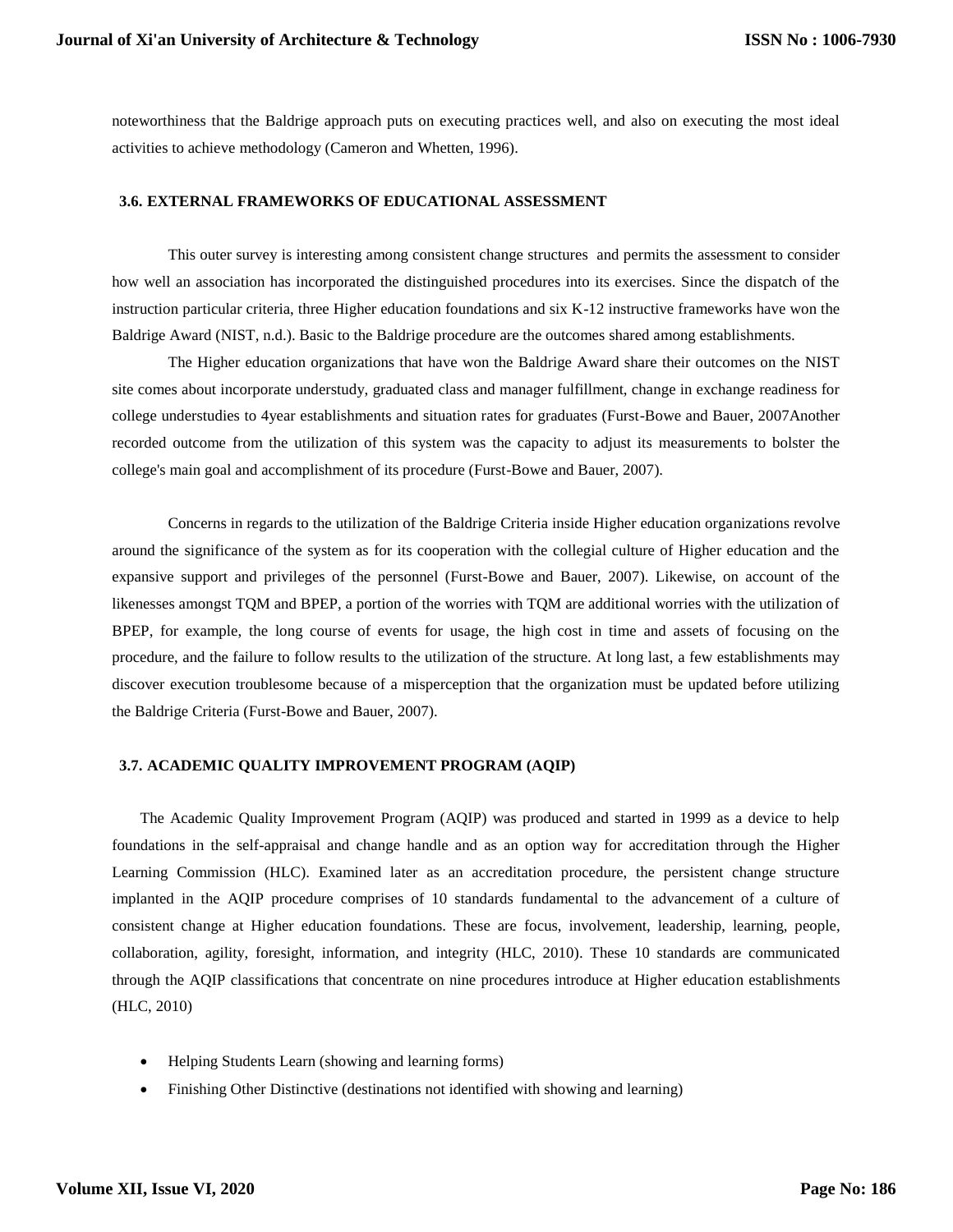- Understanding Students' and Other Stakeholders' Needs
- Valuing People (workforce, staff, chairman advancement)
- Leading and Communicating (administration and correspondence)
- Supporting Institutional Operations (bolster forms and instructive condition)
- Measuring Effectiveness (gathering and utilization of data and learning)
- Planning Continuous Improvement (procedure and arranging)
- Building Collaborative Relationships (interior and outer connections)

# **3.8. COMMITMENT TO FOLLOW AQIP**

 Recently the revised AQIP Pathway Categories provide a framework under first category named Helping Students Learn focuses on the design, deployment, and effectiveness of teaching-learning processes for both credit and non credit courses, under second category named Meeting Student and Other Key Stakeholder Needs addresses the key processes external stakeholders support of institutions mission, under third category named Valuing Employees explores the institution's commitment to the hiring, development, and evaluation of faculty, staff, and administrators, under fourth category named Planning and Leading focuses on how the institution achieves its mission and lives its vision through direction setting, goal development, strategic actions, threat mitigation, and capitalizing on opportunities, under fifth category named Knowledge Management and Resource Stewardship addresses management of the fiscal, physical, technological, and information infrastructures designed, under sixth category named Quality Overview focuses on the continuous quality improvement culture and infrastructure of the institution chance to reflect on all its quality improvement initiatives through integrated improvement way of higher educational institutions.

The dedication to take after the AQIP procedure can't be messed with, as once a foundation makes this dedication; institutional accreditation is fixing to the capacity to exhibit consistency with the criteria for accreditation. This makes utilizing the AQIP procedure a more high stakes institutional responsibility than the interior reception of a procedure that may be seen as the "administration kind of the month." Similar to the BPEP approach, AQIP requires taking interest establishments to finish a self-evaluation to address components in each of the 9 classifications. Inside every classification, the foundation addresses how it exhibits each of the procedures (approach), the results (comes about) from those procedures, and any changes the organization has made to either the procedure or regarding the outcomes (learning) (HLC, 2010).

Similarly, as with the Baldrige Award, the AQIP procedure includes an outsider survey. Groups of companion evaluators from the Higher Learning Commission is allocated to audit accreditation reports and visit the establishment and to give input with respect to how well the organization meets the criteria for accreditation and the procedures of constant change. Advance with respect to nonstop change practices is recorded in the Systems Appraisal and is scored based upon a four level scale, which incorporates Super Strength (SS), Strength (S), Opportunity for Improvement (O), and Outstanding Opportunity (OO) (HLC, 2010). These scores are based upon the companion analysts' assessment of the organization's Systems Portfolio and the accord of the gathering.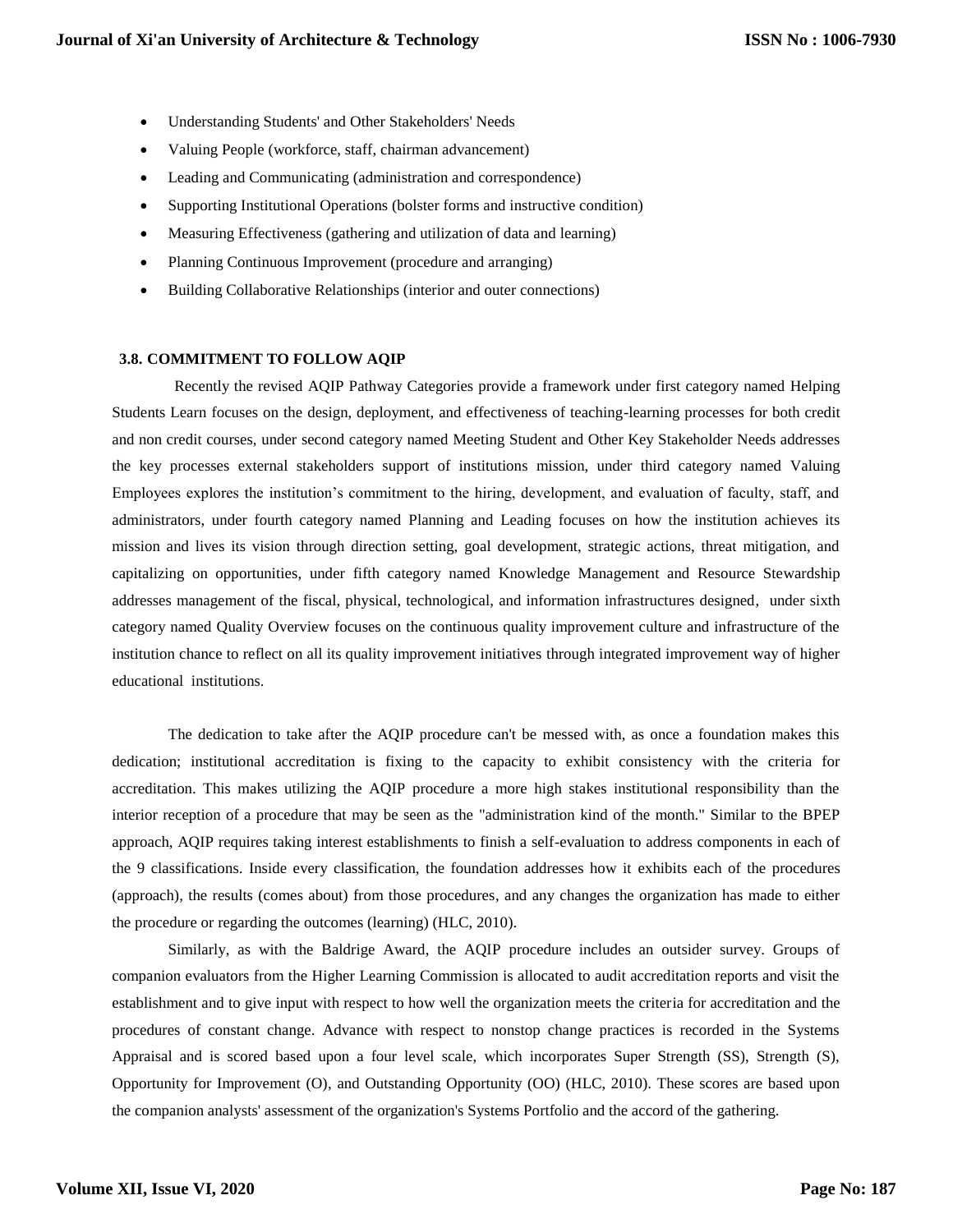# **3.9. EXCELLENCE IN HIGHER EDUCATION (EHE)**

The Excellence in Higher Education (EHE) program was produced at Rutgers University in 2008 as a ceaseless change system joining components of the Baldrige approach and the accreditation self-examine handle. EHE concentrates on the advancement of a criticism circle to help foundations in using their authoritative information to illuminate and direct arranging and change (Ruben, 2008). The 7 EHE subjects key to viability are: authority, arranges and purposes, recipients and bodies electorate, projects and administrations, workforce/staff working environment, evaluation and data utilization, and results and accomplishments (Ruben, 2008). In spite of the fact that very like BPEP and AQIP, EHE contrasts from these two structures is in its usage. The EHE procedure concentrates intensely on the "how" of usage utilizing a workshop approach in which the members attempt a 5-stage procedure to change. At the workshop, the members finish the initial 3 stages of the procedure, the first is to examine each of the seven subjects and lead a self-assessment (evaluate). As the members talk about each subject and come to an accord with respect to the organizations' present status, they decide the establishment's qualities and shortcomings and organize them for activity (organize regions for development). Once the zones are organized, the gathering receives an arranging balance, building up activity arranges, courses of events, fundamental assets, and objectives (arrange change ventures). After the workshop is finished, the arrangements are executed (stride 4). The tasks are finished and advance announced against the objectives set in step 3 (stage 5).

In two follow-up studies, 70% of the members in the EHE procedure showed they "...had expanded learning and familiarity with the criteria and better comprehension of the EHE classes for authoritative viability" (Ruben, 2008, p. 10). What's more, the members detailed advance (a few/impressive) on 65% of the needs recognized at the EHE workshop. Despite the fact that these outcomes recommend the structure is successful in helping an establishment in gaining ground against its needs, its viability versus different nonstop change procedures is unaddressed. Accomplishing the Dream. Similar subjects of institutional adequacy are likewise found in Achieving the Dream, the concentration of which is "helping more understudies, especially low-wage understudies and understudies of shading, remain in school and gain a school declaration or degree." (Achieving the Dream, n.d.a.). Concentrated on enhancing the execution of colleges, the four rules that undergirds the program are: submitted authority, the utilization of information for program and administration change, wide engagement of all partners crosswise over grounds, and systemic institutional change. To address understudy results, cooperation in Achieving the Dream obliges organizations to distinguish particular activities and accomplishment measures including culmination and ingenuity rates, for development (Jenkins, Ellwein, Wachen, Kerrigan, and Cho, 2009).

The five-stage handle for enhancing college execution incorporates:

1. Commit to enhancing understudy results

2. Use longitudinal understudy associate information and other proof to distinguish and organize issues of understudy accomplishment

- 3. Engage workforce, staff, and partner to create methodologies to address the issues
- 4. Implement, assess and enhance procedures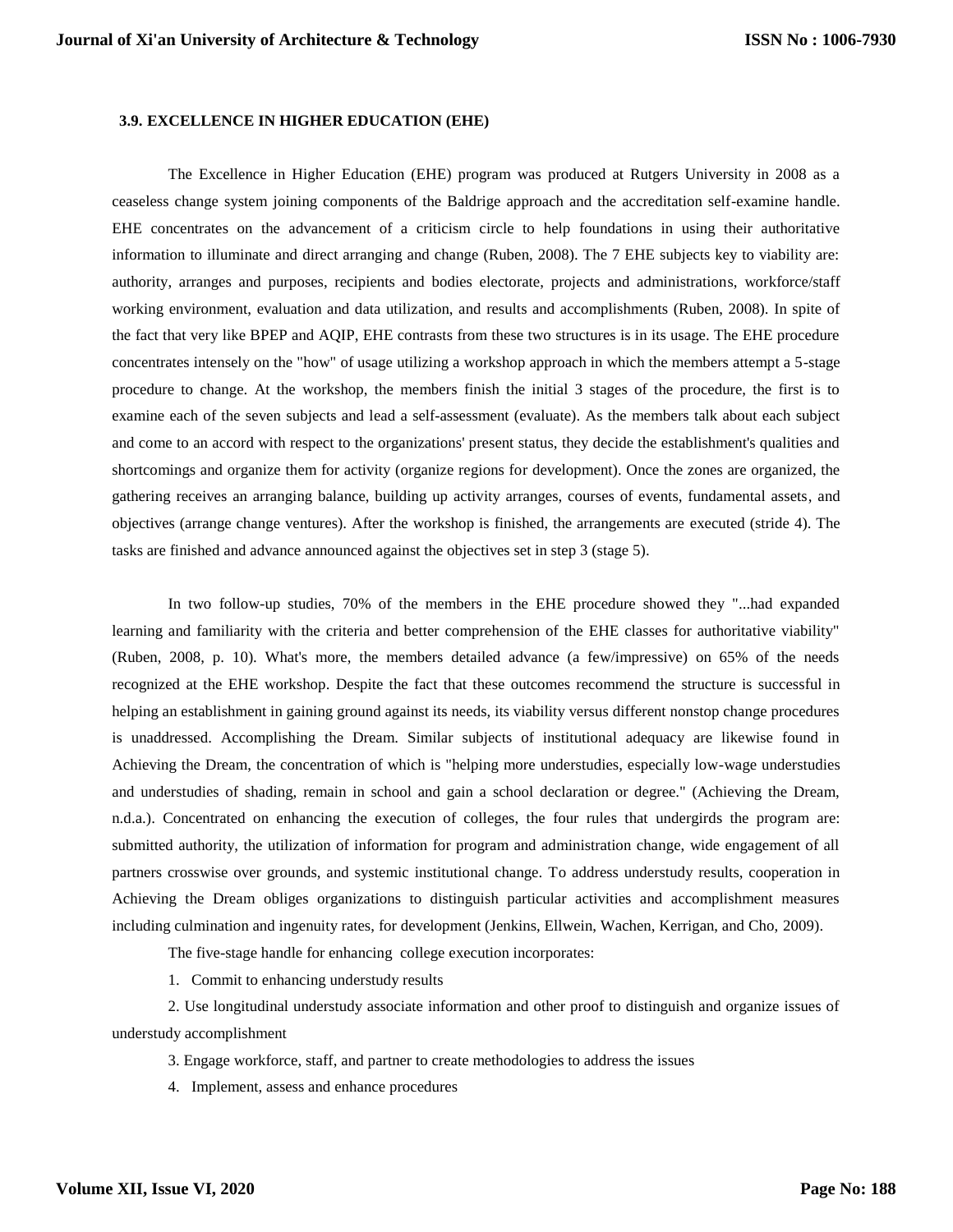5. Institutionalize the constant change of projects and administrations (Jenkins et al, 2009).

To organize constant change forms, Achieving the Dream exhorts establishments they should have the dedication of pioneers, engagement of personnel and staff, the capacity of staff to work together, cross-departmental correspondence, solid institutional research capacity, and proof based program audit (Jenkins et al, 2009). Jenkins (2007) recognized seven components of institutional adequacy and analyzed their advancement between two gatherings of universities; one high effect and one low effect. Organizations were resolved to be either low or high effect based upon their understudies' probability to finish a testament or degree, move to an in-state open 4-year college, or to continue at a similar foundation for a long time. Low and high effect organizations were assembled, and six establishments chose as contextual analyses. Of the six, just a single foundation had a procedure to oversee changes on an institutional scale based upon understudy accomplishment comes about. Jenkins reasoned that " such a framework is expected to realize systemic upgrades in institutional adequacy, despite the fact that doing as such may not be necessaryfor understudy achievement" (Jenkins, 2007, p. 956).

In surveying administrations coordinated at helping minority understudies make scholarly progress, it was found that the arrangement of understudy administrations is as essential as their accessibility on grounds (Jenkins, 2007). In checking on the Achieving the Dream system, college presidents demonstrated that its utilization readies the establishment for its re-accreditation endeavors and to meet state execution objectives. At the five-year point, results related with building up a culture of confirmation show change, for example, better information examination, more effective frameworks to screen understudy advance, and the expansive inclusion of personnel and staff in building up the way of life of proof (Rutschow, Richburg-Hayes, Brock, Orr, Cerna, Cullinan, and Achieving the Dream, 2011). Comes about identifying with execution measurements have been for the most part level with the most striking changes being humble enhancements in understudies passing watchman English courses (Rutschow et al, 2011).

## IV. QUALITY CONCERNS IN HIGHER EDUCATIONAL INSTITUTIONS

 Higher educational institutions should not just equip a student with technical skills and expertise, apart from that to make a happy learning environment even though they are in any kind of situation. That sort of preparedness needs to create in their mindset for their continual learning environment in this pandemic situation. Without taking into much of its pressure into their mind make stronger in their right thinking, strong cultural orientation provided to them through the currently running platform used by various educational institutions to their students learning life. Hence, a lot of quality improvement initiatives step into their progress. Through this quality, concern to change the attitudinal level of engagement and commitment of students towards the learning environment in a successful way. That strong base required to provide, once know the benefits of quality improvement initiatives has taken by higher educational institutions service providers in various aspect to the betterment of the learning environment. Then this leads to happy a learning environment. This attitudinal change is possible through the different patterns of quality concerns in the form of procedures, overview of key processes. All of these thighs create a better way to behave in terms of aligning with the current environment whatever the higher education institutions demanded from the student side. Because students are the pillar of any higher education institutions. By identifying all views of quality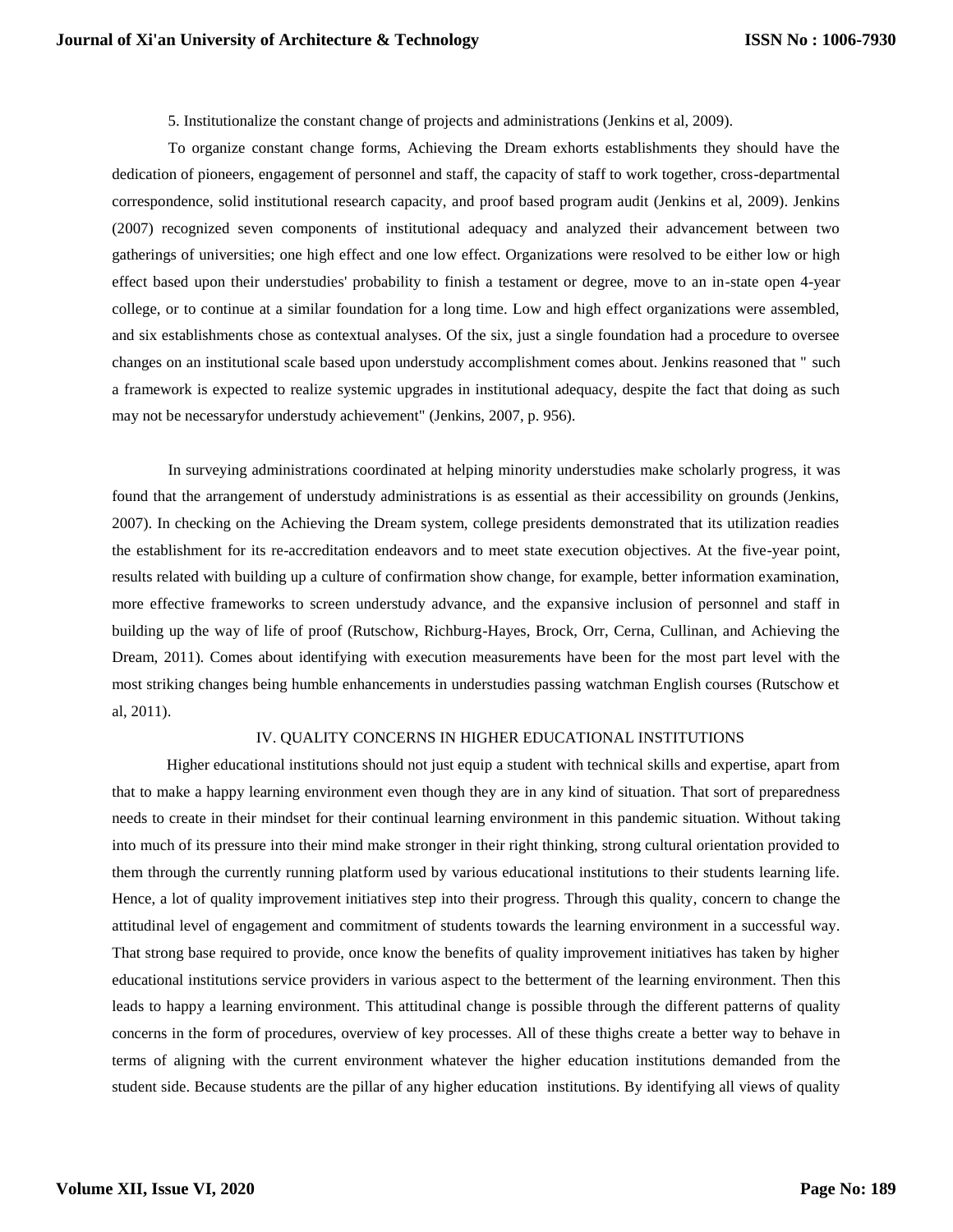concerns greatly help them out the need of hour cooperation from their side to make it worthy. This value-added service is possible through this present study. In this way, every single higher educational provider side awareness creation of various sources of availabilities of quality improvement initiatives and its importance identified, for student centric responsibility in positive connection with higher education institutions for their learning environment. Valuing employee those who are involved in teaching fraternity for their healthy living which means that without any stress in their level in deliver and discharge their continual responsibilities to their workplace. Because of a lot of challenges currently teaching community facing, with keeping it this in mind there are a lot of webinars, faculty development programs coming every day. To support one of the main human resources those who dedicated to improving the performance of higher educational institutions. Service providers need to adopt new strategical thinking, planning and leading, and Knowledge Management and Resource Stewardship both sides of linkage without having any gap running in an efficient way, improvised service, and student satisfaction lead to strong bonds then naturally strong culture created. Other stakeholders like parents feel happy about everything. In this way, a healthy and socially conscious environment achieved through this research insight.

## V.CONCLUSION

The traditional education to change the mode of learning environment customized for the current situation is mandatory for every higher educational institution in which failing in preparing the way of quality conscious upgradation only can help to manage and grow into the current pandemic situation. Not only now even this changed cultural creation even in the near future like this situation occur at that time easy to adapt and change. So this paper considered all this matter in mind from the old way of doing things to quality improvement initiative acted as a change agent to bring a new change in today and tomorrow, shall depend upon the quality of learning environment, and give solution to stakeholders betterment. The major deliverables out of this paper covered all aspects of the modality of awareness creation to all stakeholders. So let us start the change, the best resources in the world and our education system is flexible and capable of bringing back its glory, matching with any learning environment.

## REFERENCES

[1] Morest, V. S., Accountability, accreditation, and continuous improvement, Building a culture of evidence. *New Directions for Institutional Research,* **143,** (2009), 17- 27.

[2] Cameron, K. S., and Whetten, D. A., Perceptions of organizational effectiveness over organizational life cycles. *Administrative Science Quarterly,* **26,** (1981), 525-544.

[3] Shin, J. C., Impacts of performance-based accountability on institutional performance in the U.S. *Higher Education,* **60(1),** (2010), 47-68.

[4] Taylor, S. A., Consumer satisfaction with marketing education, extending services theory to academic practice. *Journal of Consumer Satisfaction Dissatisfaction and Complaining Behavior,* **9,** (1996), 207-220

[5] Coates, H., James, R., and Baldwin, G., A critical examination of the effects of learning management systems on university teaching and learning. *Tertiary education and management,* **11,** (2005), 19-36.

[6] Bower, B. L., and Hardy, K. P. From correspondence to cyberspace, Changes, and challenges in distance education. *New Directions for Community Colleges,* **128,** (2004), 5-12.